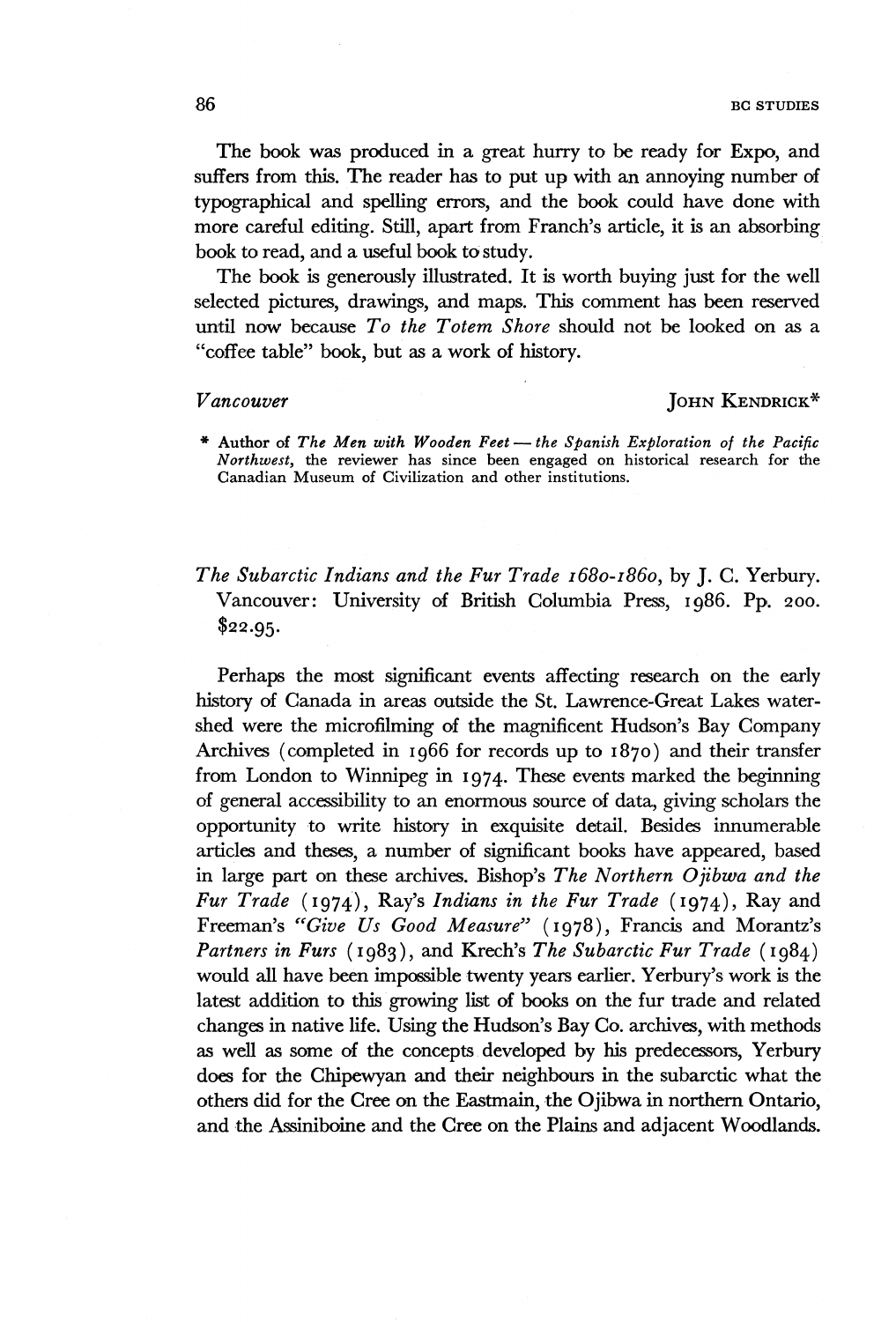After a brief review of earlier work on his topic, interwoven with comments on the nature of ethnohistorical research, Yerbury lays the chronological foundations for his work. Basically it follows the model proposed by Ray and Bishop in 1976 with modifications to accord with the specific history of the western subarctic. Based as it is on a thorough understanding of the documented history of the area, rather than oral history or speculation, this is a definitive framework composed of three eras (prehistoric, protohistoric, and historic). The last era is subdivided into five well-defined periods. The protohistoric (1680-1769) and the first three periods of the historic era ( 1770-1860) each form major chapters in the book. The formulation of such a framework and a discussion of the developing fur trade within that framework was one of the major aims of the book and one that was admirably achieved. In fact Yerbury's discussion is so convincing that it will become a standard reference in place of the *Subarctic* volume of the Smithsonian *Handbook of North American Indians* (1981).

The last chapter pulls together a number of themes on the nature of Athapaskan culture change: changing economic conditions, adaptations to a changing resource base, and changing social organization. These changes are convincingly attributed to the expanding fur trade and accompanying calamities such as the spread of diseases.

The overall strength of the book is the thoroughness with which the aims of the book have been treated, the convincing way in which the arguments have been presented, and the detail in which evidence has been documented. In view of this comment, any criticisms I have become a matter of personal preference. The organization of the book and the manner in which the discussion proceeds are tailored to an audience already well versed in the subject. I would have preferred an early chapter (after the Introduction) on prehistoric ecological relations that would form a basis for the subsequent chapters. Enough archaeological work has been done by now in the subarctic to trace the broad outline of geographical distributions, settlement patterns, and seasonal changes in subsistence strategies. Graduate students, for example, who have read the book found it useful to read the last chapter on culture change before they worked their way through the development of the fur trade. I would also like to have seen a more detailed discussion of exactly what constitutes "dependency" on European trade goods, at what point dependency is reached, and what the evidence for it is. This word implies so much and is used far too loosely. The early wars between the Chipewyan and Cree are another matter that needs additional discussion. One is left with the im